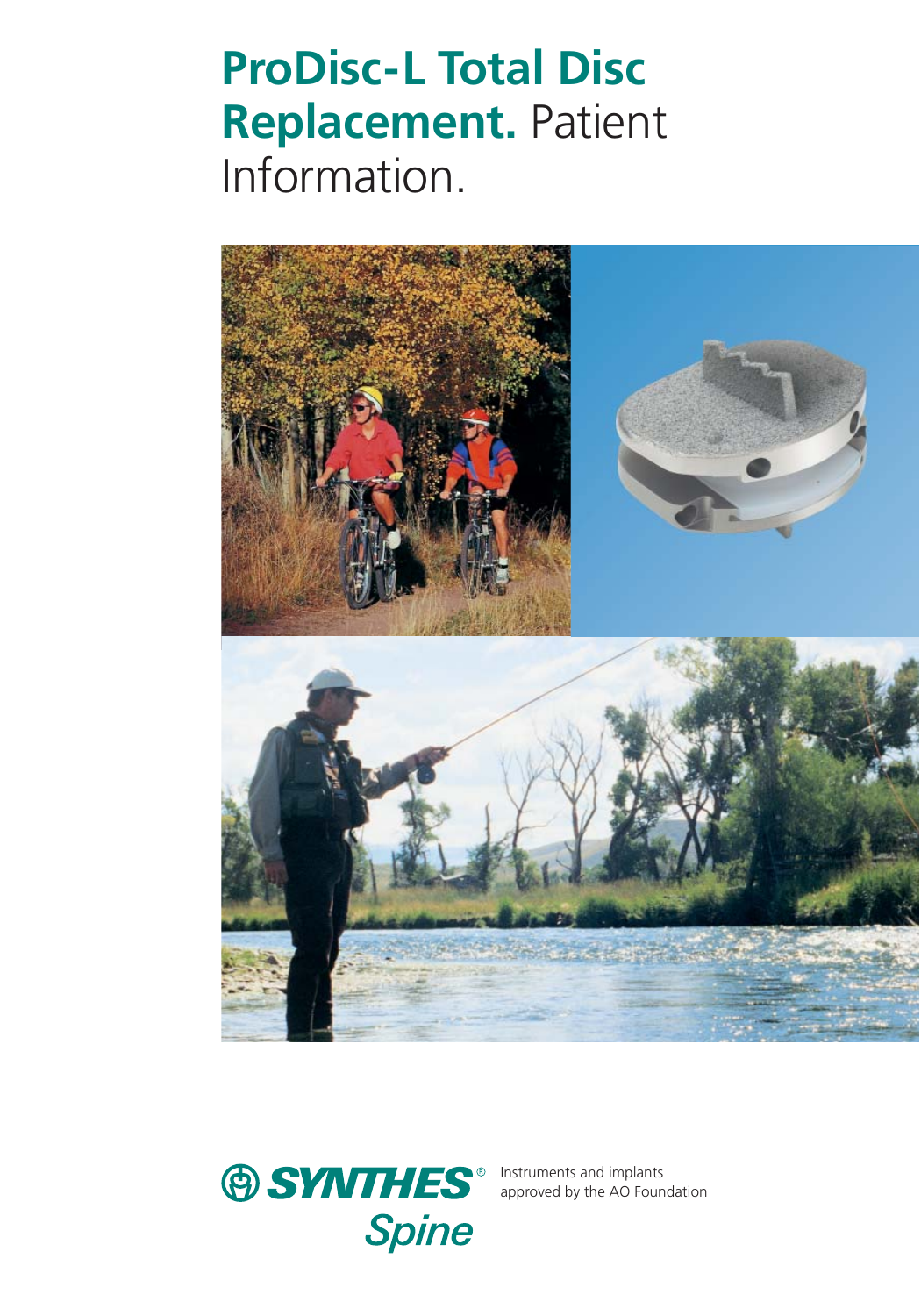#### **Introduction**

After reviewing your history and x-rays, and taking into account the results of other diagnostic studies, your surgeon has decided that you need spine surgery. You have been provided this patient information brochure to assist you in making an informed choice regarding the treatment of your back pain with the ProDisc-L Total Disc Replacement from Synthes Spine.

Your spine is very important, it provides balance and allows you to move and bend. You would be unable to sit or stand without the support it provides to your body.

The spine is made up of twenty-four bones, called vertebrae. Each of these bones has a hole in it, similar to a donut. They are stacked one on top of the other, forming a column.

The spine is divided into four areas. The bones of your neck are called cervical vertebrae. The middle section of your back is the thoracic region. Your lower back is the lumbar area. The base of your spine is made up of the sacrum and coccyx bone, commonly called the tail bone.

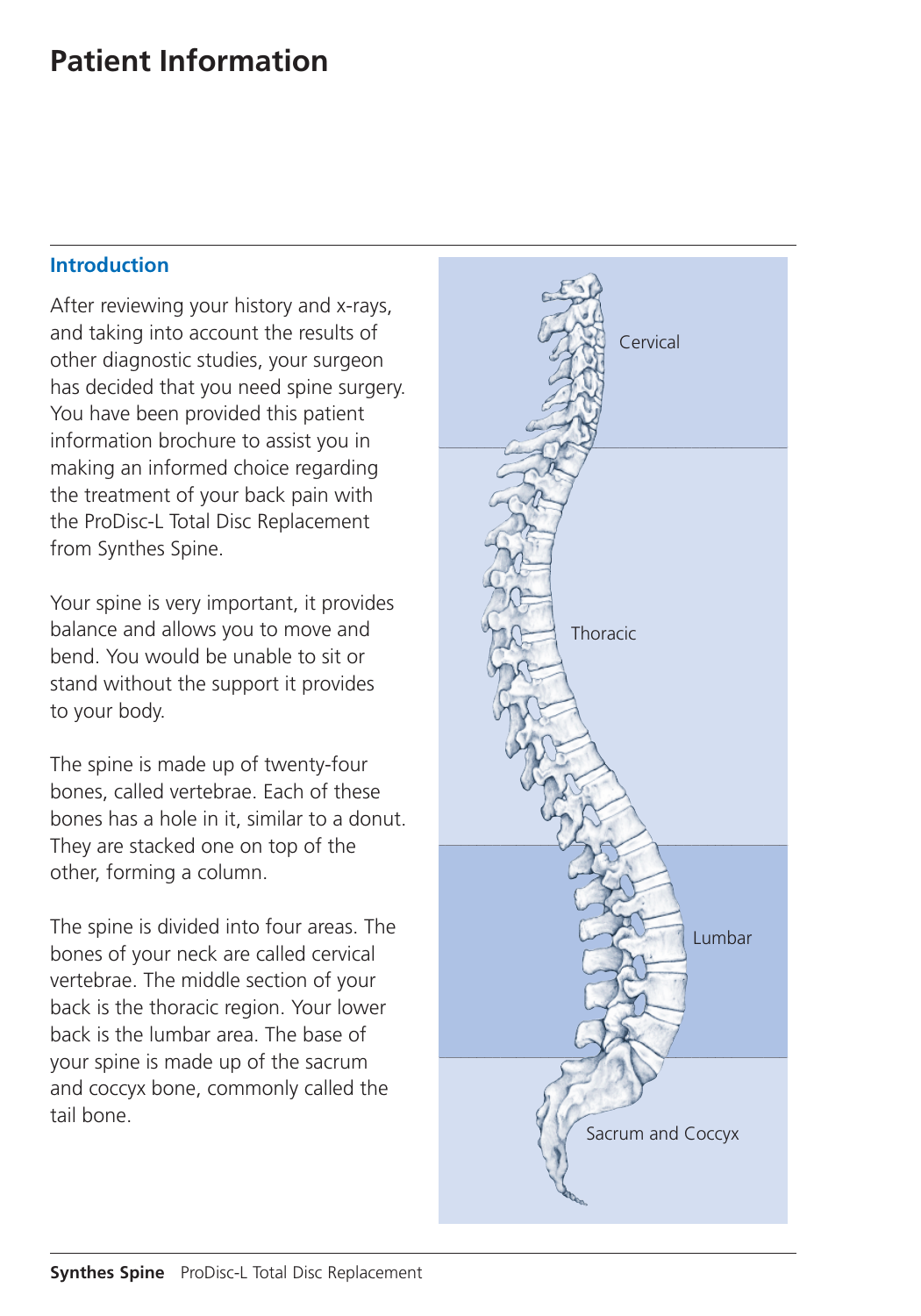The vertebrae are separated by a cushioning disc. Passing through the hole of each vertebra is the spinal cord. The spinal cord contains nerves that carry signals from your brain to the rest of your body. Your spine protects your spinal cord from injury.

#### **Diagnosis**

Your doctor has diagnosed that the pain in your lower back is coming from the bottom of the lumbar area and, possibly, the top of the sacrum. You may hear your doctor refer to the involved lumbar areas as L3, L4 and L5 and the sacrum as S1.

Normally, the disc sandwiched between each vertebra provides the cushioning space that keeps the bones separated. Degenerative Disc Disease, or DDD, is a condition that can occur when the discs no longer function normally because of wear, or from being injured. This can cause pain that limits your ability to perform daily activities. Surgery for this condition may provide relief.

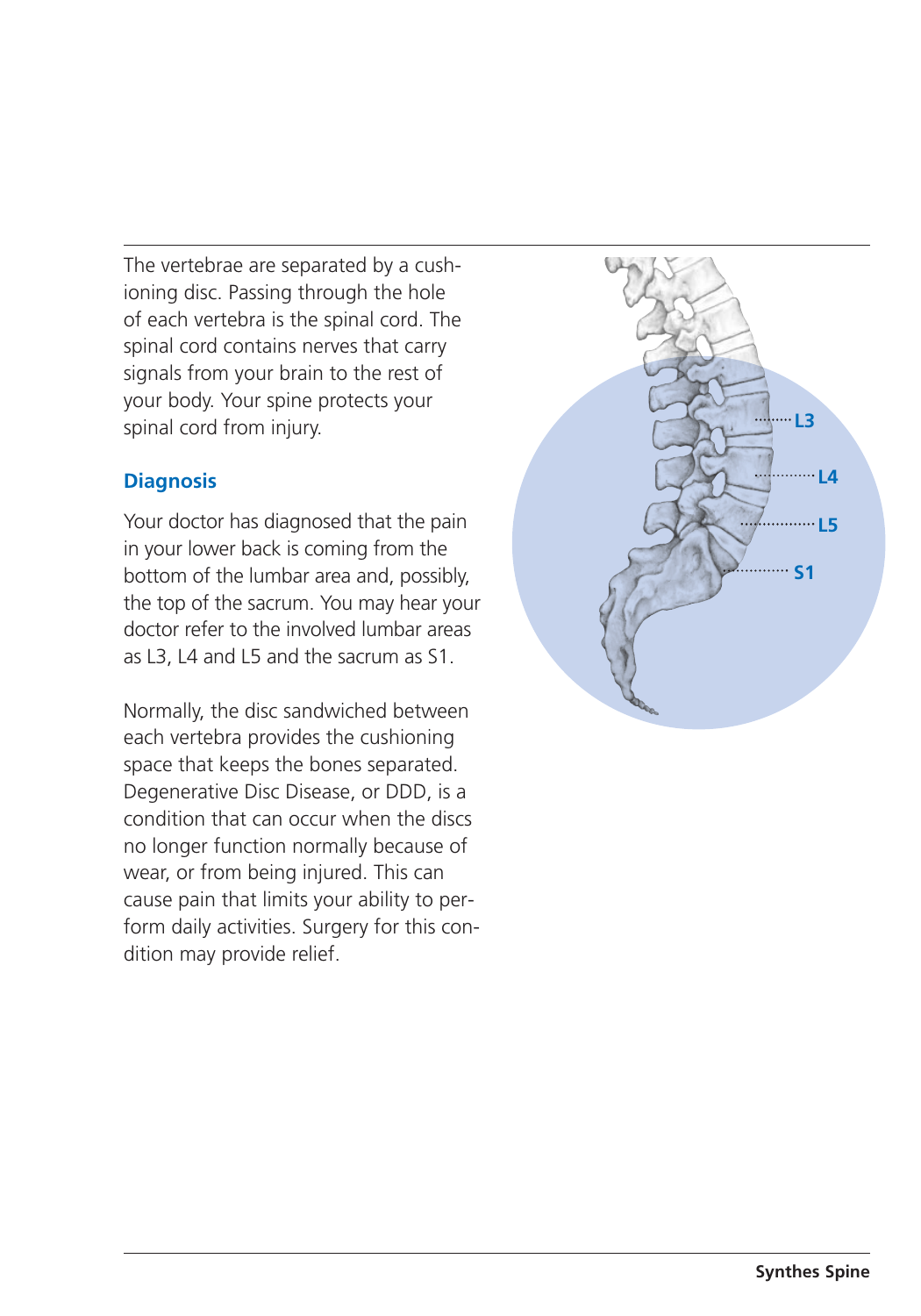#### **Treatment**

You have been diagnosed with Degenerative Disc Disease and all the treatments you have tried so far have not made you feel better. Your surgeon believes that you may benefit from surgery. The traditional method of treatment has been spinal fusion. In spinal fusion surgery, the unhealthy disc is removed, the bones are fixed in position with implants, and bone graft is placed in the area. In most cases, the bone for the graft is obtained from the patient's hip bone through a separate incision. After surgery, bone is supposed to grow between the two vertebrae, creating one solid piece of bone. If you have fusion surgery, it may take your pain away, but the vertebrae surrounding the disc space are immobilized.

#### **You have another option.**

The ProDisc-L Total Disc Replacement is designed to replace your unhealthy disc.

The ProDisc-L Total Disc Replacement is a ball and socket implant consisting of two metal endplates and one plastic inlay. The plastic inlay snap-locks into the lower endplate and provides the ball that rides in the socket of the upper endplate that is intended to allow motion. There are also fins on the endplates that lock them into the vertebral bone.

There are several potential advantages associated with ProDisc-L Total Disc

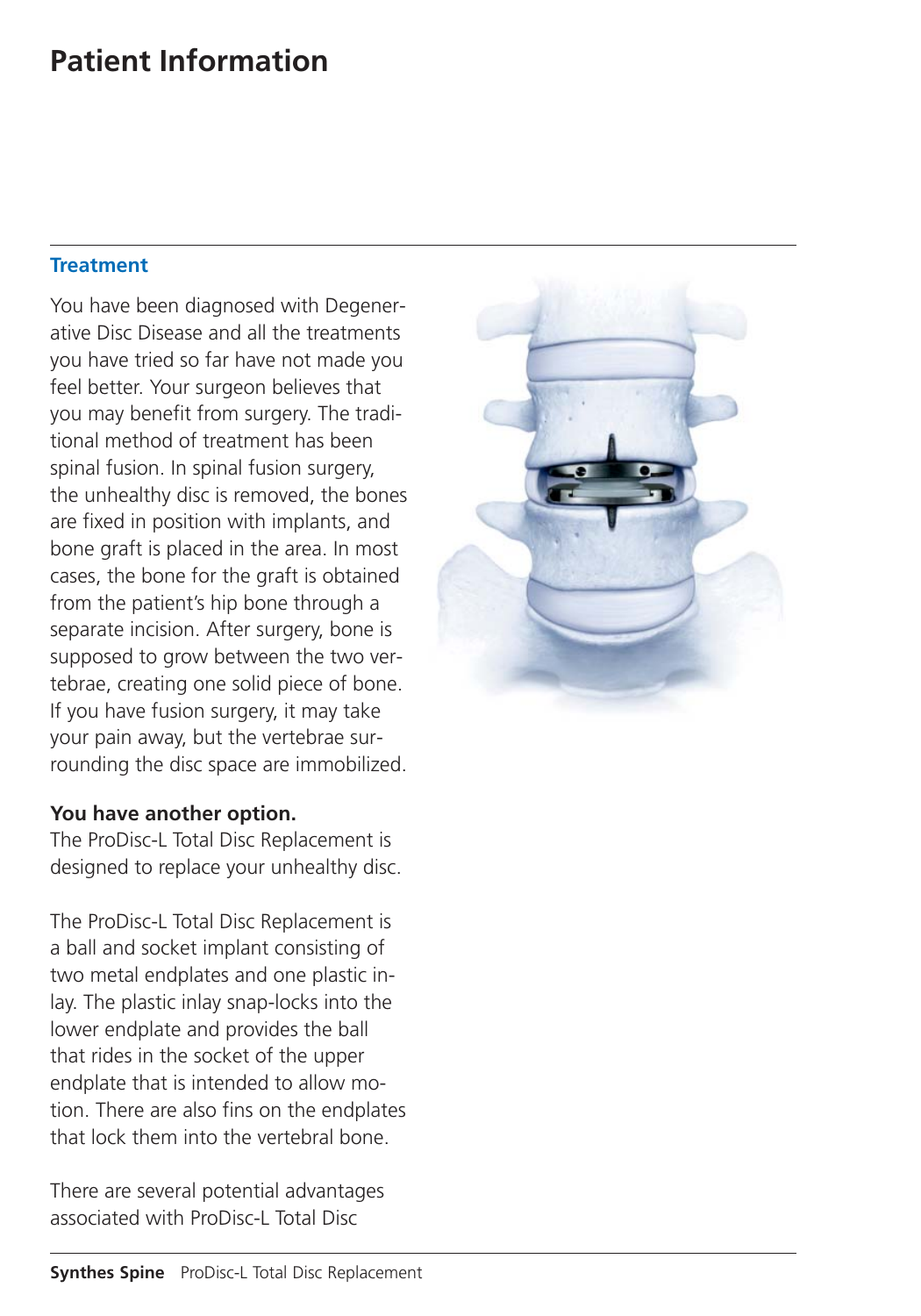Replacement over spinal fusion surgery. A United States clinical trial esta blished that patients receiving the ProDisc-L Total Disc Replacement achieved pain relief equal to spinal fusion while maintaining some motion in their spine in many cases. It is believed that maintaining motion may allow your spine to remain healthier longer, but this has not been proven.

The ProDisc-L Total Disc Replacement surgery does not require a bone graft. This means that you may avoid the pain and healing time associated with the second incision that might be needed if you were to have a fusion procedure which required bone to be taken from your hip.



#### **Making the Choice**

You should discuss the options availa ble to you with your doctor. Only your doctor can decide whether you are a candidate for receiving the ProDisc-L Total Disc Replacement. In order to be a candidate to receive the ProDisc-L Total Disc Replacement you must meet the following minimum requirements:

– Must be suffering from Degenerative Disc Disease (DDD) at only one level between L3 and S1. DDD is defined as a disc that is worn out or has become injured and is causing pain. This determination is made based on history, physical examination and x-rays;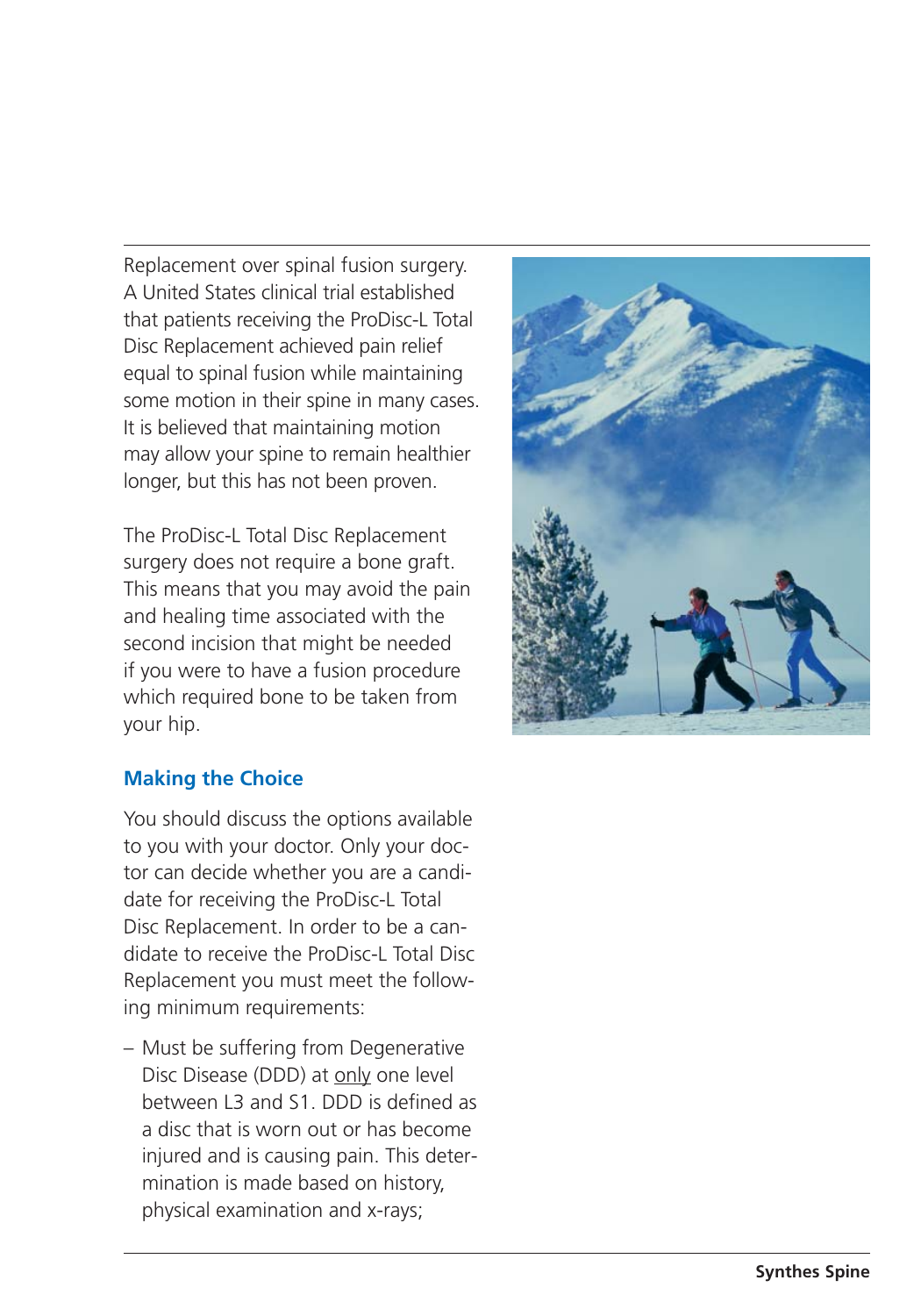#### **Making the Choice <b>continued**

- Should have had at least six months of conservative treatment without relief of symptoms (e.g., medications, physical therapy, etc.);
- Vertebrae must be dimensionally large enough to support the device;
- Must not have an active infection, either throughout your body or localized to your spine;
- Must have good bone quality (no osteoporosis or osteopenia);
- Must not be allergic to cobalt, chromium, molybdenum, polyethylene, titanium or tantalum;
- Must be old enough that the bones in your body are mature and no longer growing;
- Must not have spinal anatomy that would prevent implantation of the device or cause the device to be unstable in your body, as determined by your doctor.

Your occupation or activity level, your weight, the condition of other levels of your spine, whether or not you are pregnant, and any allergies you have may influence whether you should have the ProDisc-L Total Disc Replacement surgery. If any of these factors apply to you or if you think that you have any special health issues, please make sure to inform your doctor.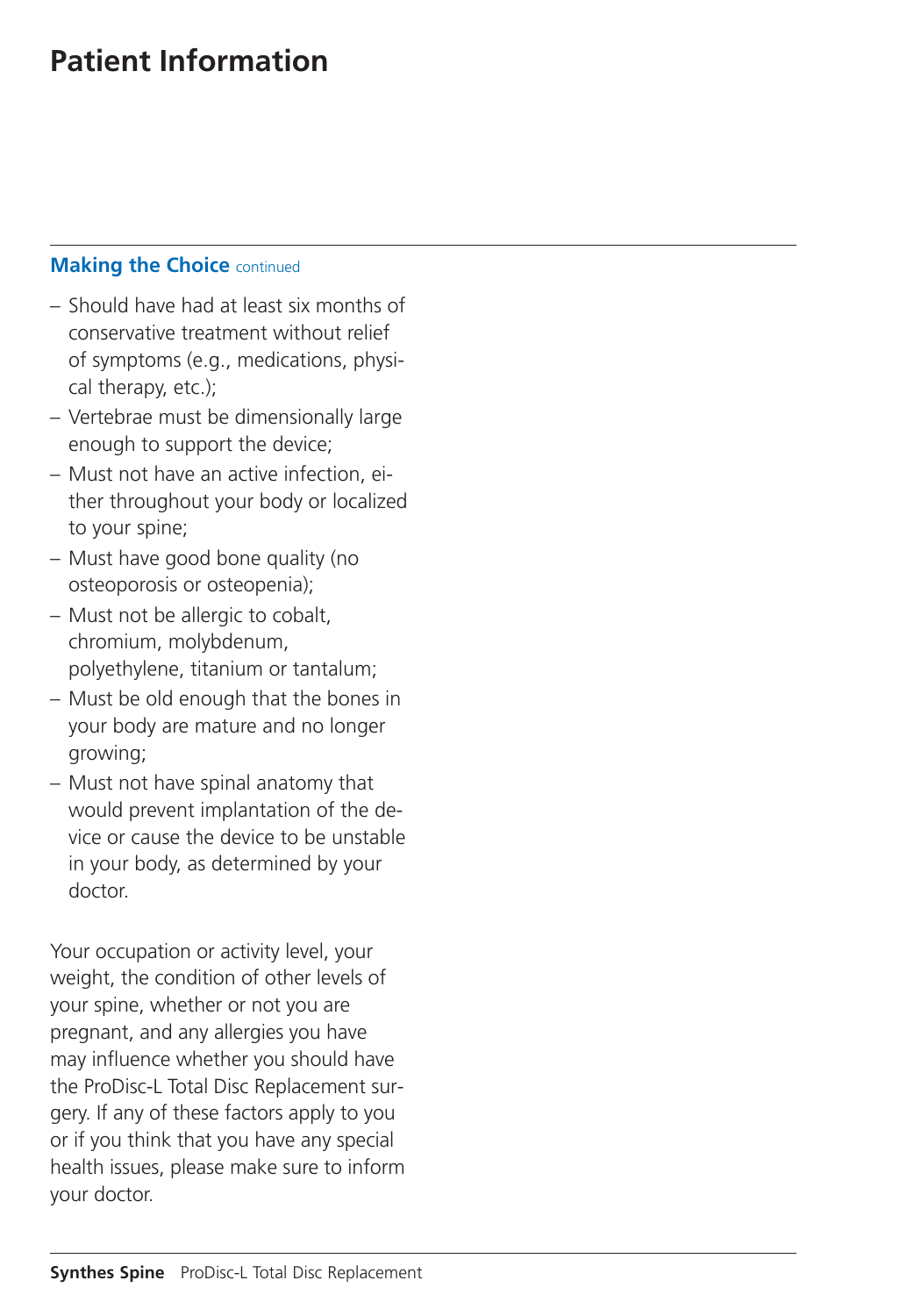#### **Surgery**

During disc replacement surgery, you will be under general anesthesia. Even though you are having lower back surgery, your surgery will be performed through an incision in your abdomen. You will be lying on your back. During your surgery, the surgeon will remove the unhealthy disc and replace it with the ProDisc-L implant.

#### **After Surgery**

Surgery with the ProDisc-L Total Disc Replacement is considered major surgery. As with any major surgery, you should expect some discomfort as well as a period of rehabilitation. Your doctor may prescribe medicines to help you manage any pain or nausea you may experience. You should expect to stay in the hospital for at least a few days. The average hospital stay for disc replacement surgery patients in the clinical study for the ProDisc-L was about 3.5 days (range: 1.0–8.0 days). Prior to going home, you will be taught how to care for your incision, and you and your doctor should discuss a plan to gradually bring you back to normal activity. It is very important that you follow your surgeon's instructions. Try not to do too much, too soon.

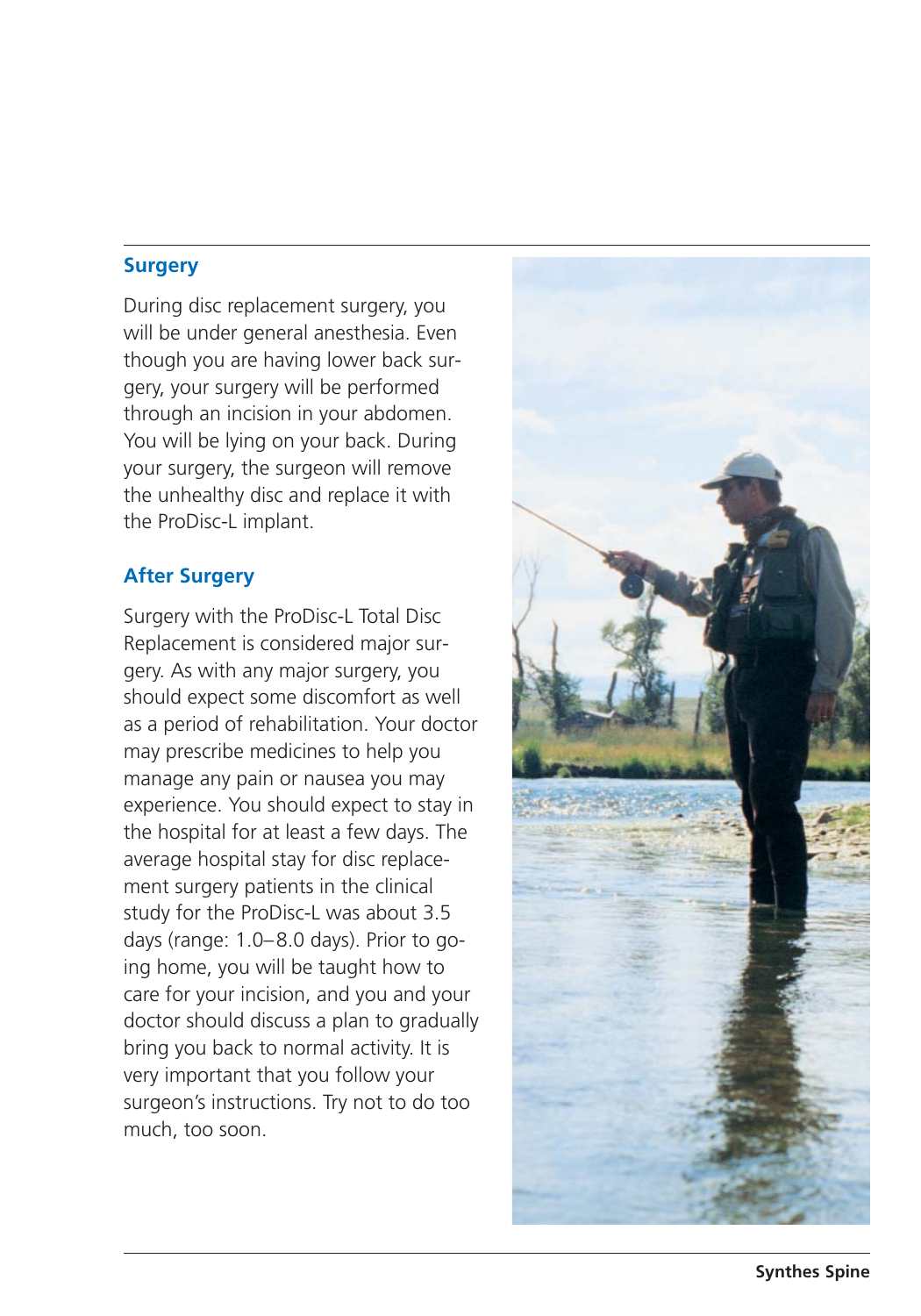### **After Surgery continued**

Contact your doctor immediately if you:

- Have a fever
- Notice fluid draining from your incision
- Have trouble swallowing or breathing
- Have trouble urinating
- Have new or increased back or leg pain, numbness, or weakness

**Caution:** Please be sure to tell your doctor that you had surgery with the ProDisc-L before you have a magnetic resonance imaging (MRI) taken. The metal in the ProDisc-L can affect the quality of the images taken.

### **Complications**

As with any surgery, there are some possible complications that can occur when you have total disc replacement surgery with the ProDisc-L implant. Complications can occur singly or in combination and may include:

- Allergic reaction to the implant materials
- Bladder problems
- Bleeding, which may require a blood transfusion
- Blood clot (emboli) in the blood stream or lungs
- Death
- Difficulty with bowel movement or other problems with your bowels

**Warning:** Overloading of the spine by engaging in extreme activities (i.e., heavy weight-lifting) may result in failure of the implant.

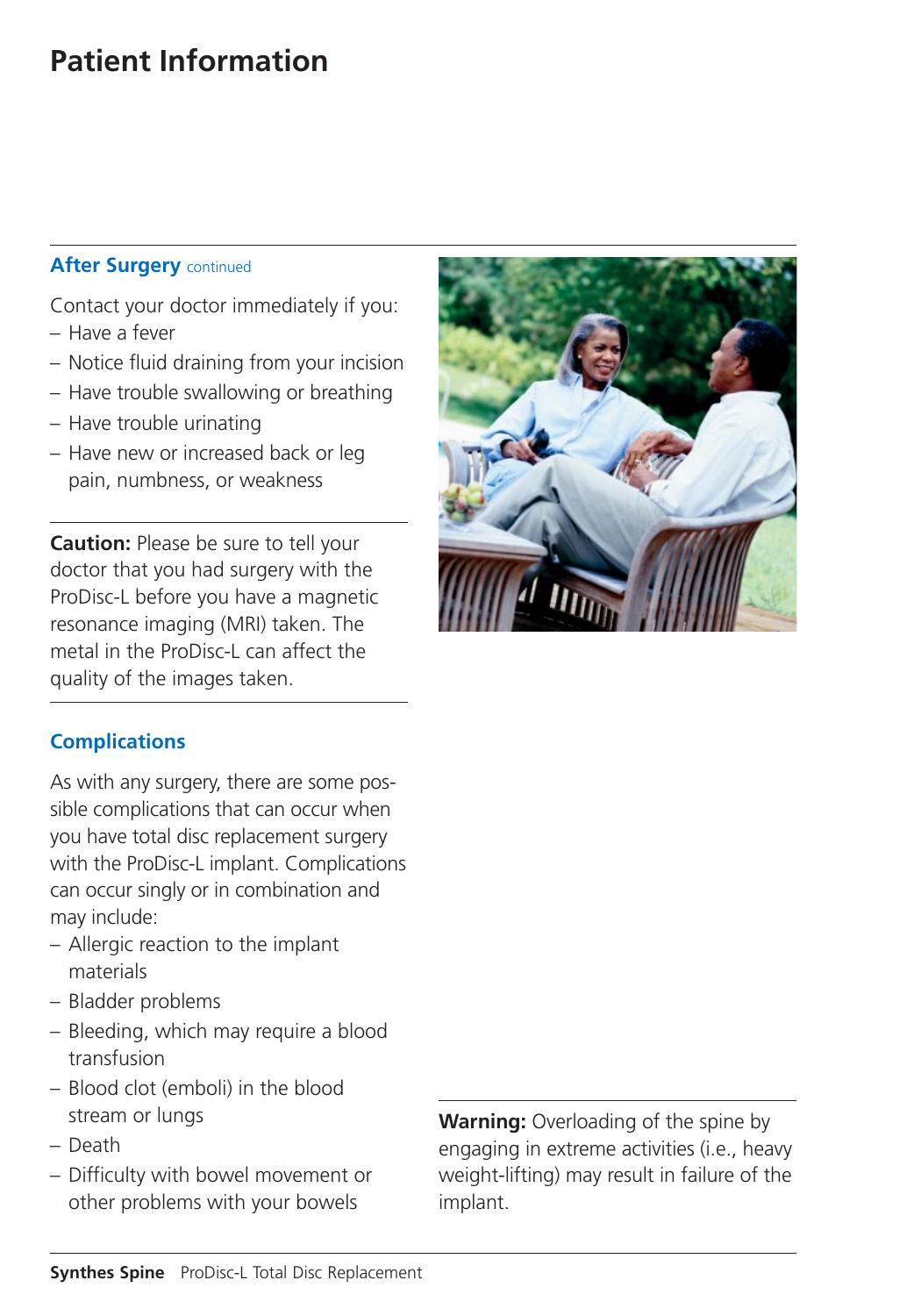- Failure of implant/procedure to improve your symptoms and/or a bility to function
- Failure of incision to heal properly or other incision pro blems
- Fracture of the verte brae
- Fusion
- Implant failure (e.g., implants that bend, break, loosen or move)
- Impotence or retrograde ejaculation
- Infection
- Injury to internal structures such as your kidney, ureter, bowel, blood vessels, or lymphatic vessels
- Need for additional surgery which could include removal of the ProDisc-L implant
- Pain or discomfort
- Paralysis
- Phle bitis (swelling of veins)
- Pneumonia
- Pro blems with your blood vessels other than bleeding
- Seizures
- Side effects from anesthesia
- Spinal cord or nerve damage
- Spinal fluid leakage
- Spinal insta bility
- Tears of the dura (a layer of tissue covering the spinal cord)
- Wear de bris (load-bearing implants that allow motion have been shown to potentially generate wear de bris over time. Early and/or long-term effects of wear de bris in the human spine are not yet known)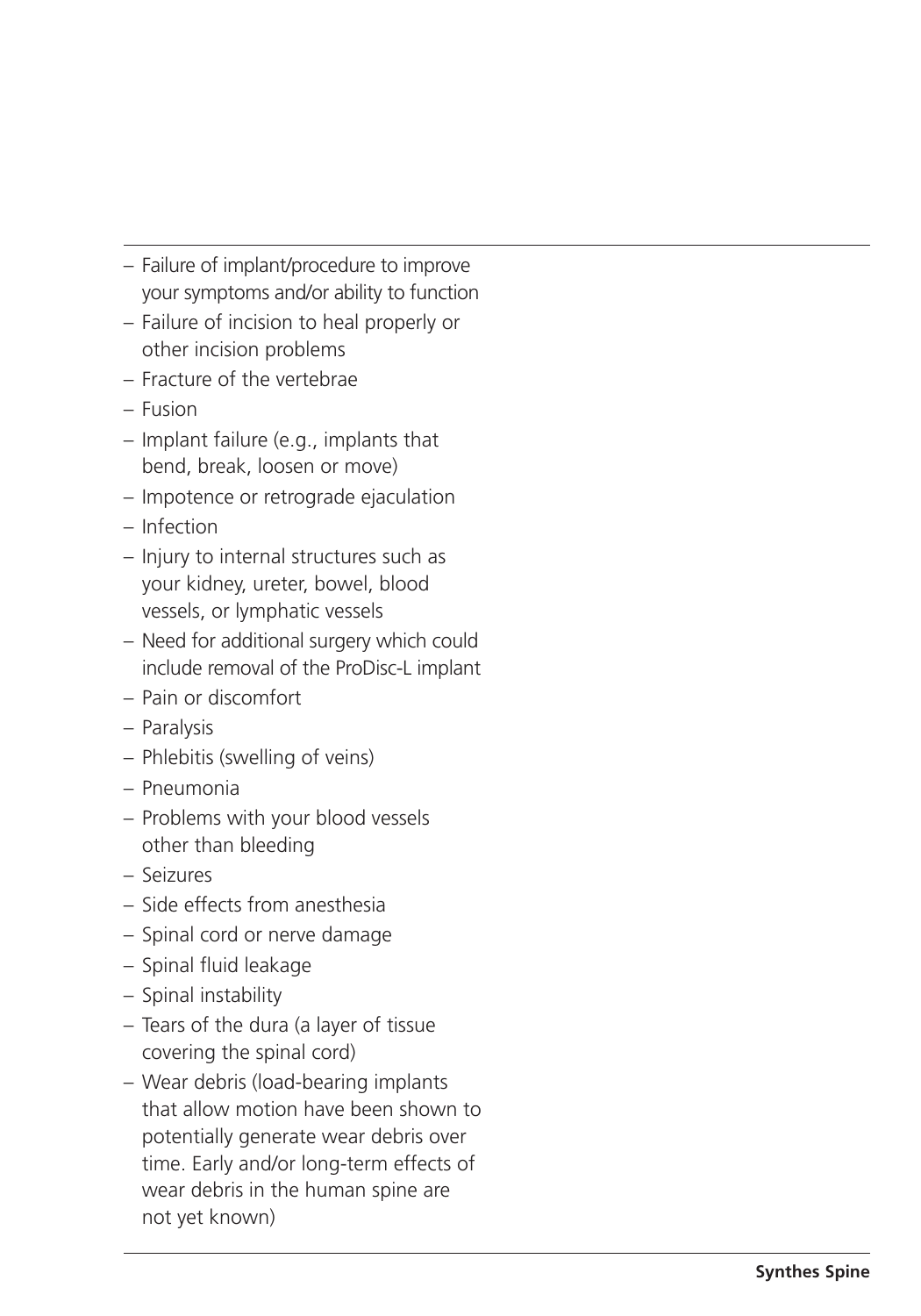### **Information about the U.S. Clinical Study of the ProDisc-L Total Disc Replacement**

The U.S. clinical study of the ProDisc-L Total Disc Replacement demonstrated that patients who received the ProDisc-L implant had improvement in function, which was the same as patients who had fusion surgery when evaluated two years after surgery. The rates of complications were approximately the same between the two groups. Ask your surgeon for more details about the clinical study and its results.

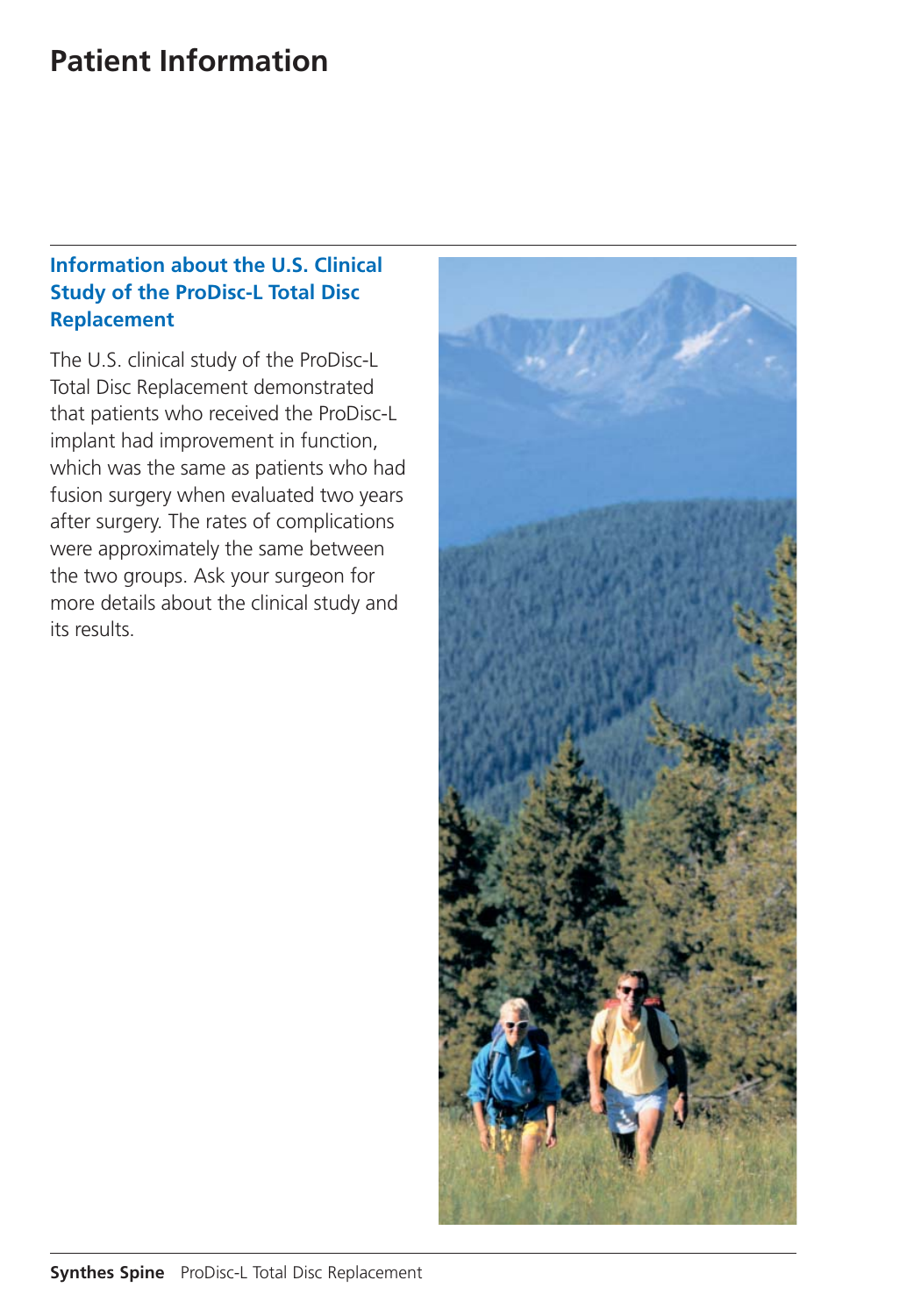#### **Conclusion**

You have been diagnosed with Degenerative Disc Disease and your surgeon believes that you need surgery to make you feel better. You should carefully consider whether to have spine surgery. If you decide to have spine surgery, you should discuss all the available options with your surgeon. The ProDisc-L Total Disc Replacement has been determined to be safe and effective in the treatment of Degenerative Disc Disease at one level in the lower back. Synthes Spine has provided this brochure in an effort to inform you about your treatment options. If you would like additional information or have more questions about artificial disc surgery, please contact your doctor.

#### **Call Synthes Spine at 1-800-895-7764 or visit our website at www.synthesprodisc.com**

This patient information brochure is not a replacement for professional medical advice. Only your surgeon is qualified to diagnose and treat your back pain.